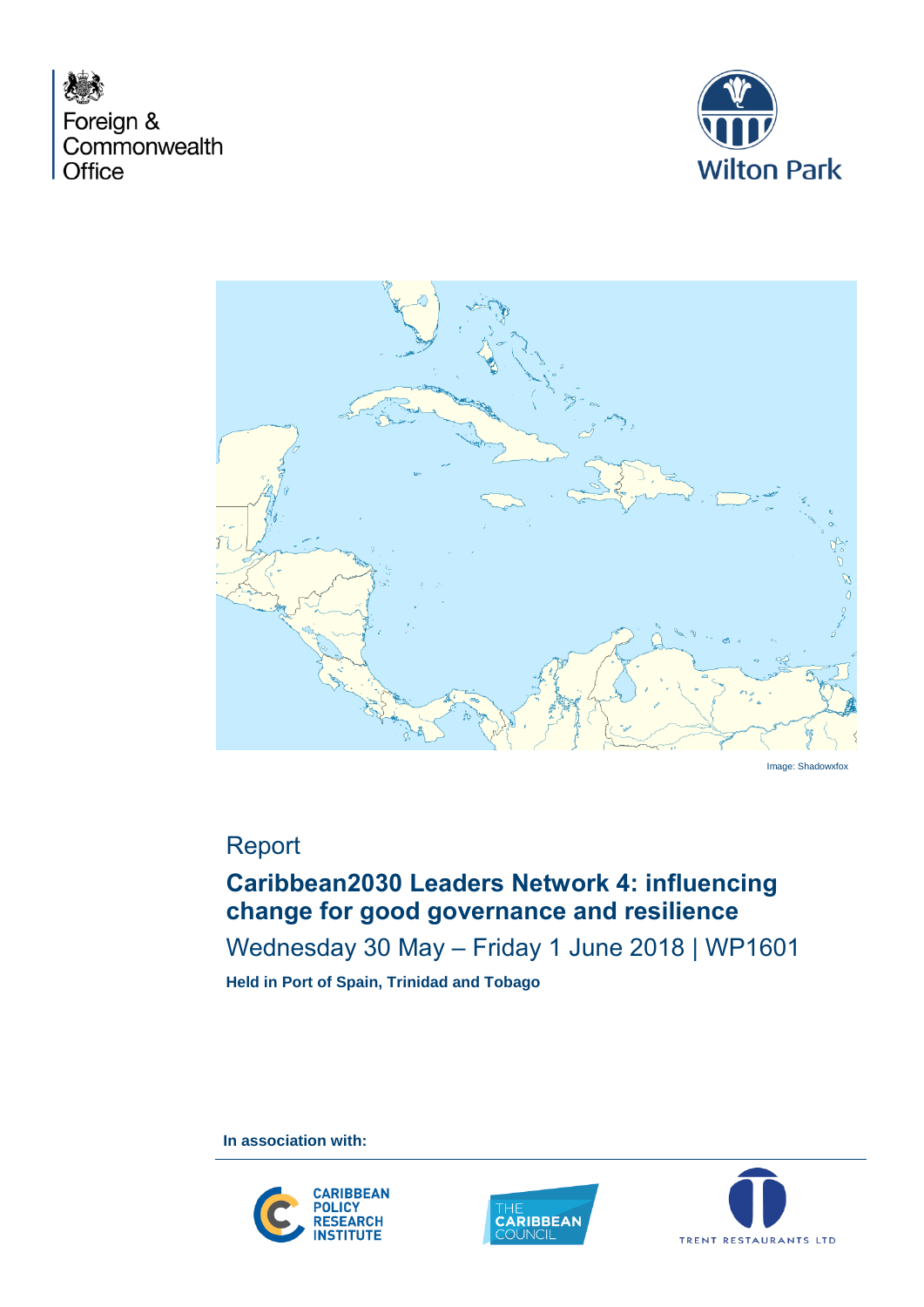

## Report

## **Caribbean2030 Leaders Network 4: influencing change for good governance and resilience**

## Wednesday 30 May – Friday 1 June 2018 | WP1601

The Caribbean 2030 Leaders' Network (C2LN) is a group of Caribbean influencers and young entrepreneurs who share a collective vision and passion of wanting the Caribbean to, and believing that it can, realise its full economic potential. The group, consisting of what we call "the next generation of business, political and civic leadership," view the problems of the region from the perspective of one, united Caribbean and likewise have a shared optimism of hope of what the region can be. The Caribbean Policy Research Institute (CAPRI), Wilton Park, and the Foreign Commonwealth Office have been the major partners in the initiative since its inception. The first gathering, held at Wilton House in the UK in June 2015, was a visioning exercise to establish the key elements for a successful, prosperous Caribbean. These elements established the parameters of the agendas for the subsequent meetings. A discussion of the key issues raised and vision outlined at that meeting is summarised in the [conference report.](https://www.wiltonpark.org.uk/wp-content/uploads/WP1404-Report.pdf)

The group met for a second time in Kingston, Jamaica, in February 2016 to build upon the foundation established at the first meeting. The meeting explored four thematic areas: finance; credit and business growth; trade within and beyond the region; green growth and sustainability; and Information Technology (IT) infrastructure and open data. The highlights from those discussions are in the [conference](https://www.wiltonpark.org.uk/wp-content/uploads/WP1462-Report.pdf) report.

The main objective of the third meeting, back in the UK in October 2016, was to discuss and identify a series of realistic and actionable targets and strategies to achieve measurable progress over the ensuing eighteen months. The action plan for harnessing the potential of the Caribbean region focused on green growth and sustainability, and on open data and good governance. The findings are in the [conference report.](https://www.wiltonpark.org.uk/wp-content/uploads/WP1513-Report.pdf)

Open data has emerged as one of the most significant policy areas for promoting efficient and transparent government, and has been demonstrated to be a catalyst for innovation. Green growth aims to foster economic growth and development while ensuring that natural assets are used sustainably and continue to provide the resources and environmental services on which well-being relies. An update is tabled below on the progress made with these two projects.

The main objective of the fourth congress, held in the Trinidad and Tobago capital, Port-of-Spain, in May 2018, was to build on previous network activities, specifically open data and good governance, and explore new ones, in particular, challenges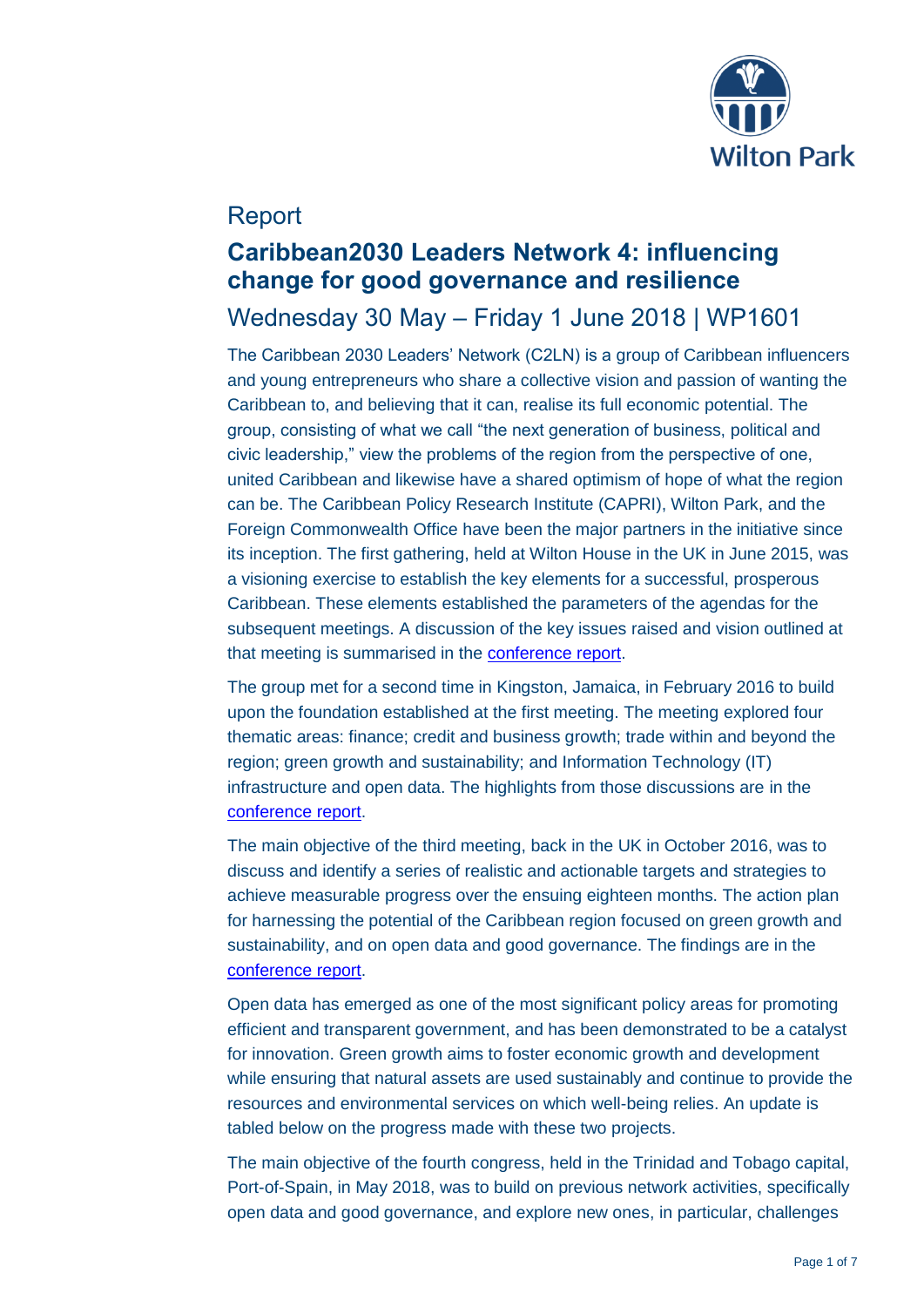to the regional banking sector and opportunities for new financial technologies. Reconvening the group for this round, following the experience of the two hurricanes that devastated parts of the region last year (2017), also allowed for dialogue on resilience and vulnerabilities in the region, and actions that the Network could take (see report below).

### **An update on progress from the previous C2LN meeting**

### **Open data**

This Working Group identified four critical areas. <sup>1</sup>The first was to define the principles of open data for transparency, accountability, and integrity, and to articulate open data's economic benefits. Subsequently, six principles of open data for transparency, accountability and integrity were identified.

- 1. **Recognise** that transparency and accountability of public service delivery are important in building trust in public service and state institutions
- 2. **Recall** the availability of reliable, accurate and accessible information is vital to the independent assessment of public services
- 3. **Acknowledge** that government is the primary customer for many private suppliers hence they need to work together to align national and commercial interests
- 4. **Assure** closer collaboration between government and the private sector will serve to reduce distrust, lower costs, and foster greater innovation, and will augur for stronger and more innovative markets
- 5. **Agree** to uphold the principles of transparency and accountability, civic participation and openness in the policy making and procurement processes
- 6. **Agree** to advance initiatives that seek to promote openness in the Caribbean.

The second task was to conduct an assessment of the work being done by the Caribbean Open Institute and Caribbean Telecoms Union. This area, however, remains a work in progress. The group also made it a priority to seek funding to conduct Open Data Readiness Assessments (ODRA) in various Caribbean countries and identify key government persons to liaise with the World Bank programme. The group first identified those countries in the region that were already assessed.<sup>2</sup> They then secured funds from the World Bank to conduct an assessment for St. Vincent and the Grenadines, and are currently seeking funding for the other islands.

The group also mapped the state of legislation for access to information, data privacy, and anti-corruption in the region. Four main types of legislation were found: freedom of information laws, data protection laws, data privacy laws and national anticorruption laws. The group also intended to create an index and ranking of the countries. It was found that only six of sixteen countries in the region had all the aforementioned laws which are necessary for an effective open data programme. The group created an interactive dashboard, which shows open data legislation in the different territories. The index and ranking are pending.

<sup>1</sup> The group members are Keron Niles, Gabriel Abed, LaTeisha Sandy, Joel Greenidge, Ryan Hoppie, Myriam Kennett, Josh Drayton and Debbie Ransome

 $2$  Open data Readiness Assessments have already been done for Jamaica, Haiti, Dom Rep, Antigua & Barbuda, St. Lucia, Trinidad & Tobago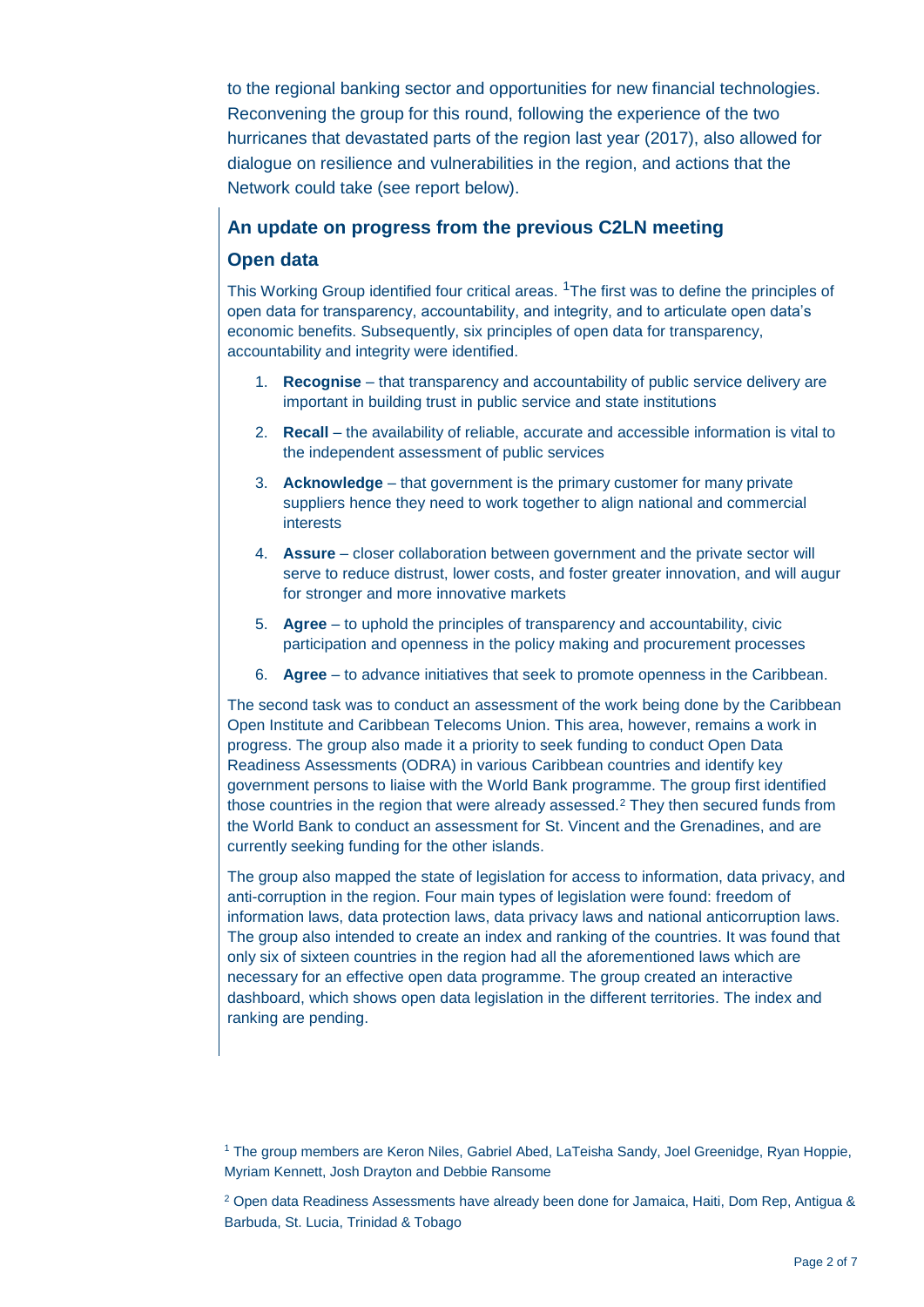## **Green growth**

This working group has been working on three initiatives, namely: 3

- i. Develop and monitor Sustainable Development Goal (SDG) Indicators for the Caribbean (Micro and Macro indicators);
- ii. Identify and design a programme for the elimination of perverse incentives with regard to green growth in the region; and,
- iii. Review Styrofoam and plastics packaging policies and create input to policy processes (with specific regard to waste management).

As regards SDG monitoring, a partnership was struck with the Caribbean Development Bank (CDB) to develop suitable SDG indicators for the region, that is, translating the global SDGs into targets and measurable indicators which are representative of the specifics of the Caribbean region. The group also developed a working paper on how social impact bonds can be used to achieve SDGs in the region.

For the second initiative—to identify perverse incentives to green growth—the working group compiled a list of all custom duties applicable to equipment used in the generation of alternative energy. These duties were reviewed, with the intention of creating a campaign for their removal, and for the adoption of renewable energy-friendly policies at the highest level. The result was a letter to Ambassador Laroque of CARICOM advocating the removal of duties on these equipments.

Relating to Styrofoam and plastics, the group has been advocating limiting the use and better management of these two forms of material. To this end a public education video was put together by the working group to generate public awareness. The video was previewed by the network, and with a few more edits should be ready for dissemination to the general public.

## **Summary of discussions and actions from the fourth C2LN meeting**

### **Transparency, open data and good governance**

Open government data is the proactive collection, identification, storage, and publication of government data in a format that can be freely used, reused and redistributed by anyone for any purpose. Open data has been demonstrated to be a catalyst for innovation in many countries. Governments have to be prepared to work with academia and civil society to create value from open data. A collaborative approach must be taken with regard to how we innovate for open data, and to recognize that government's role goes beyond publishing data, but also to be users of the solutions that arise from open data. The World Bank Index for Open Data Readiness Assessment looks at leadership, policy framework, institutional preparedness, the availability of data and whether civil society is able to take advantage of the information.

#### **Key issues discussed**

- There should to be a regional approach to Caribbean data consensus, that is, a Regional Open Data Portal, as country-level engagement is limiting. The value of open data initiatives in the region will ultimately rely on the emergence of a Caribbean open data ecosystem (digital data common) to facilitate the sharing of solutions. The effective use of open data also means capacity-building in this area. Digital literacy will become key and so a Caribbean School of Data is proposed.
- Cultural and structural barriers to open data in the Caribbean have prevented most countries from reaping the economic benefits of this initiative. The cultural barriers stem from the notion that data collected by government is their property.

<sup>3</sup> Group members are Suzanne Shaw, Jennifer Raffoul, Holland Grant, Kevin Hope, Natania Lummen, Donna Kaidou-Jefferey, Marla Dukharan, Joanna Edghill, Keron Niles and Connie Smith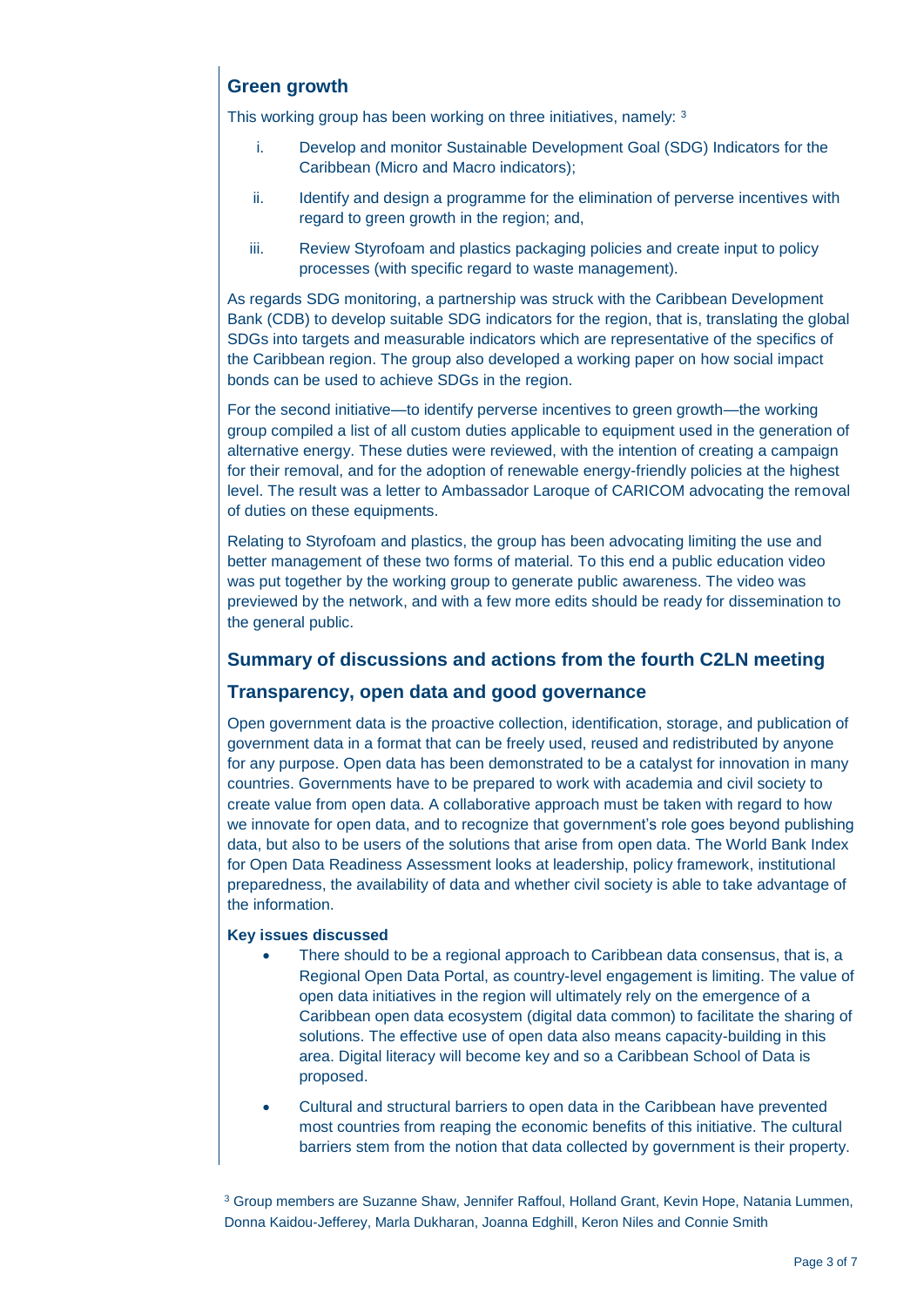Structurally, the islands have smaller economies and have fewer resources than other larger jurisdictions do, hence the need for a regional approach to open data for good governance.

- The open data initiative has been challenged by the lack of regional collaboration and its scalability. Generally, there is still apathy on the part of the political leadership towards the open data agenda.
- There are opportunities for collaboration in open data wherein if efforts are harmonized, an integrated data ecosystem can thrive. One such way is to pair it with the Sustainable Development Goals (SDGs). To make open data a reality:
	- an ecosystem needs to be in place
	- set up advocacy groups to press to make information available
	- make information digestible for third parties
	- put in place a legislative regime
- Open data is the hub to achieve accountability and civic engagement. CAPRI's friendly budget initiative, for example, sought to break down the government's budget in simpler terms for the general public. For the open data ecosystem to evolve, it should not rely on an intermediary but persons should be able to access information readily, hence the format and user-friendliness are key.
- The private sector is a critical actor for open data to be sustainable. There should be engagement with government to find what data is of value. One key area to be explored further is open data as an enabler to innovation.
- Reusability is where there will be growth in open data adoption in the Caribbean.
- The open data approach has to be targeted and specific. In agriculture, for example, one of the major concerns is praedial larceny (the theft of agricultural produce). The push should therefore be to look at which data will make this tractable. Open data in agriculture in Jamaica can lead to solutions for how to reduce the friction between supply and demand. There are not a lot of resources available, so we must be targeted in our approach.
- C2LN has to be cognizant of the laws made in other countries. One such law is the General Data Protection Regulation (GDPR) which is a regulation in EU law on data protection and privacy for all individuals within the European Union and the European Economic Area. The European Union (EU) Data protection regulations have an extra territorial effect, that is, they apply to those outside the EU dealing with persons within it. Therefore, jurisdictional and legislative overreach must be at the fore of all conversations on open data.
- C2LN can be the champion for open data in the region.

#### **Related action items**

- Conduct a gap analysis (open data barometer) which will encompass a narrative with top facts and persuasive arguments, limitations and demands.
- Compile a one-pager—a simplified document with important facts and persuasive arguments from the gap analysis
- Conduct stakeholder engagement with a view to garnering a consensus on open data.
- Identify strategic priorities and draft an action plan.

### **Challenges for the regional banking sector and opportunities presented by new financial technology**

The regional banking sector has been severely challenged by the correspondent banking problem. International banks have terminated some of their relationships with Caribbean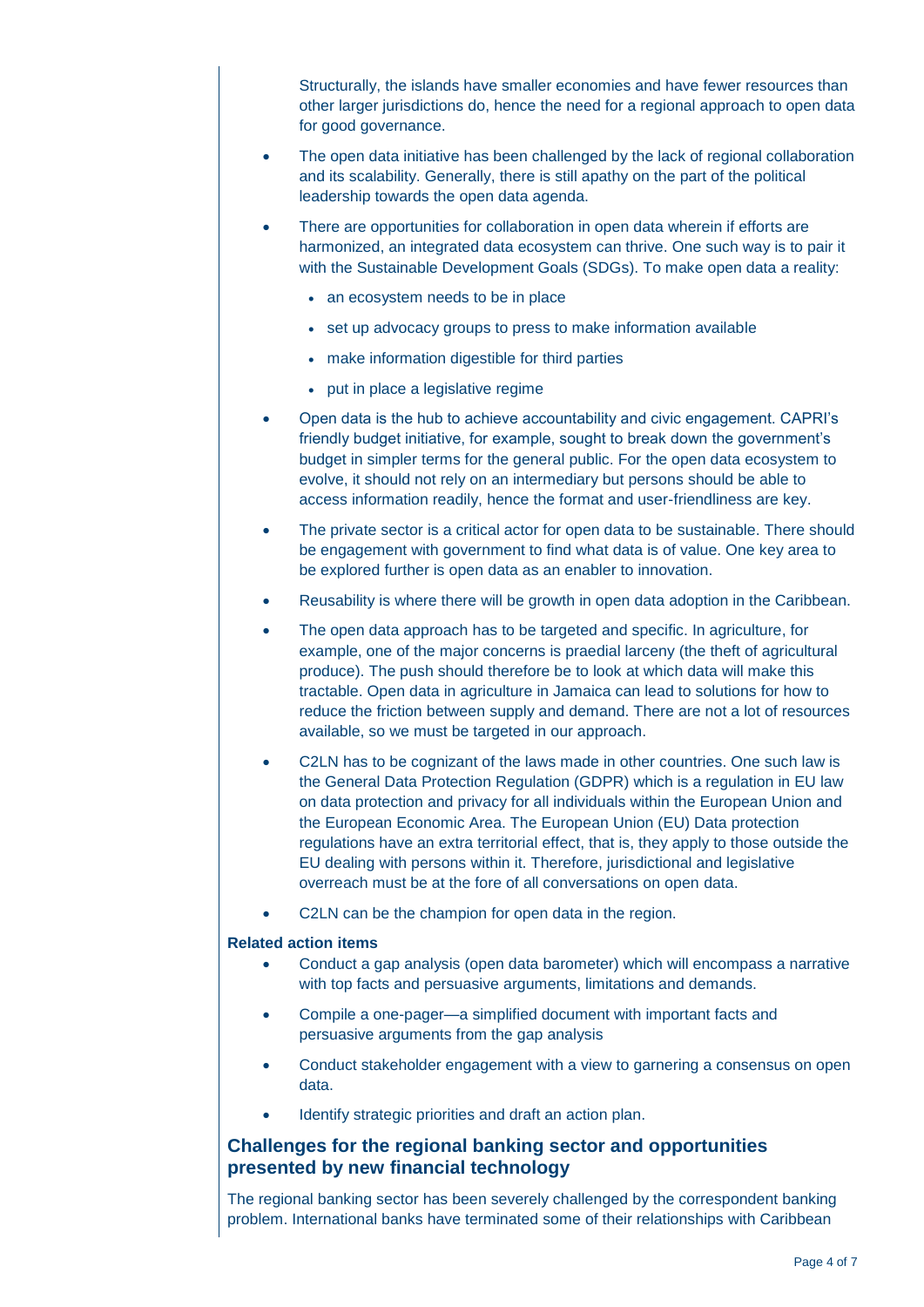banks due to the cost of complying with a set of complex anti-money-laundering (AML) rules for sustaining these relationships and the fines, penalties and reputational damage associated with breaching them. The Eastern Caribbean has lost fourteen correspondent banking relationships. This so-called "de-risking" issue is of particular importance for the Caribbean as the region is highly open and dependent on international trade, remittances, and foreign direct investment. This is a regional problem so collective action is required.

#### **Key issues discussed**

- Banks have been shifting revenue schemes towards fees and away from interest and currently much of bank profits are based on fees. It is being touted that blockchain can eliminate much of these fees.
- Blockchain technology provides a revolutionary opportunity that can enable cross-border interactions and eliminate the need for a correspondent bank. Independence has been cited as the reason for buying into cryptocurrency.
- Cryptocurrencies and digital assets is a new and rapidly evolving area which potentially holds opportunities for Caribbean firms and governments. Given the dearth of knowledge and understanding, the approach should be to look at crypto assets and digital currency in an exploratory manner, ideally with a regional approach. Where some Caribbean countries have already adopted agreements and regulation, the approach could be bilateral agreements, towards expanding a network.
- Financial inclusion is one of the most important goals that the Caribbean needs to achieve to secure economic development. The World Bank has set a target of achieving Universal Financial Inclusion by 2020. Universal Financial Inclusion is a critical enabler for eight of seventeen SDGs. Not being financially inclusive is one of the causes of poverty.
- With low levels of financial inclusion in the region being an obstruction to economic growth, digital currency might be the opportunity to leap ahead. Digital currencies might also be a way around embargoes, thus the potential impact of facilitating cryptocurrency adoption in the region could be significant.
- Universal financial inclusion cannot be achieved with regular banking, hence digital currency could provide a solution to those with no current access to formal banking. The creative industry is one of the untapped sectors in the Caribbean where a lot of financial transactions are informal. Cryptocurrency confers an advantage in that it allows people to transact financial resources more freely and in the case of the creative industry, would be able to capture this segment more readily.

#### **Related action items**

- Model a regulatory "sandbox" to allow for small-scale testing of cryptocurrency in a controlled environment under regulatory supervision.
- Attend Asset Recovery Inter-Agency meeting in November 2018.
- Submit article to World Economic Forum Global Shapers Blog about cryptocurrency
- Prepare a Fiscal Rule policy brief
- Carry out a public awareness campaign to demystify cryptocurrency.

### **Improving national and regional resilience to economic and natural shocks**

The devastation caused by hurricanes Irma and Maria in the last hurricane season exposed, with catastrophic consequences, the vulnerability of the region. These disasters have destroyed years of gains made in infrastructural, economic, and social improvement. Climate change scientists predict that there will be storms of even greater intensity in the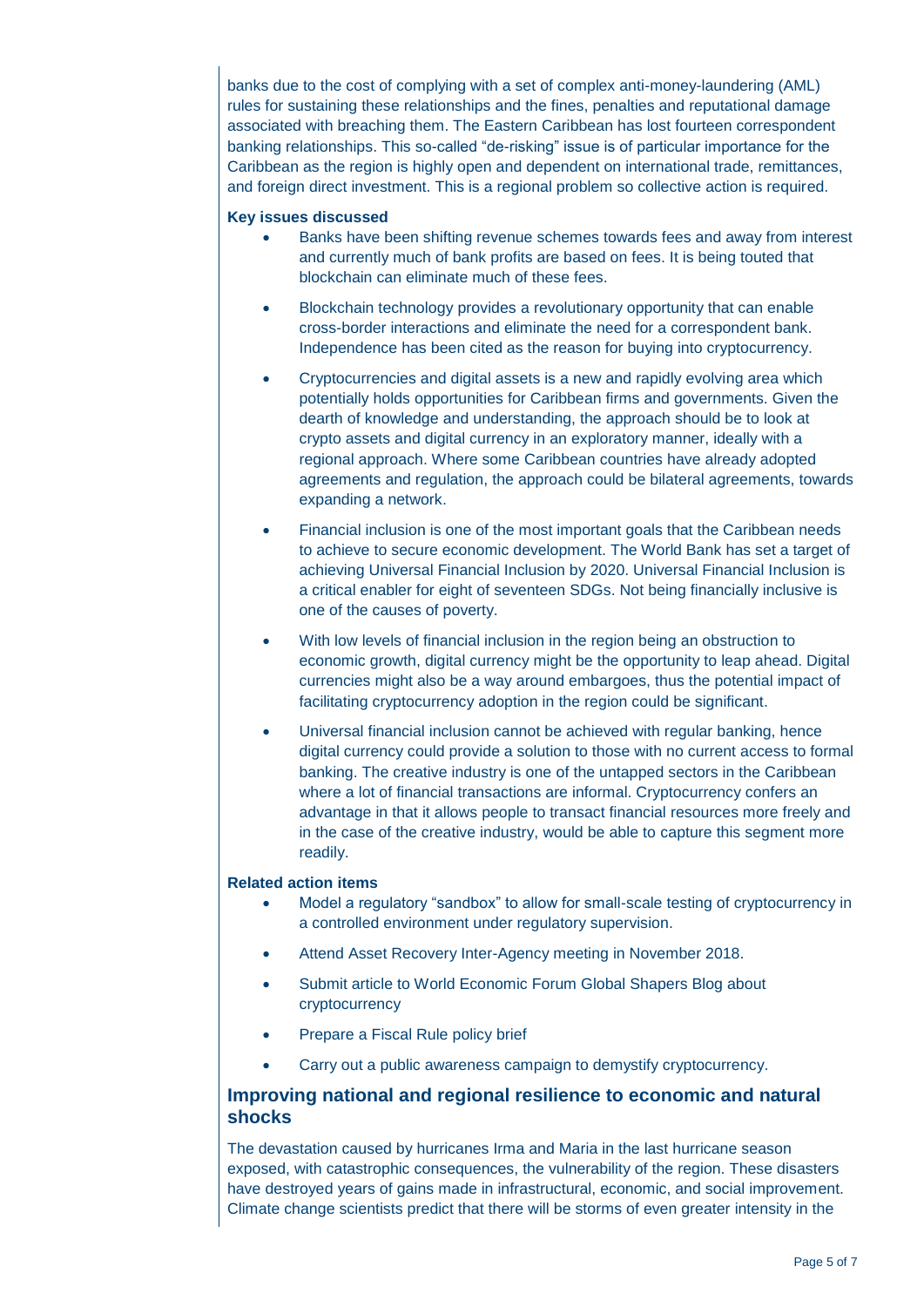future. Hence, there is an urgent need to build resilience and reduce vulnerabilities.

Building resilience is a macroeconomic issue. There are implications that affect lives, resources and the economy if emphasis is not placed on building resilience. Resilience is the ability to respond, cope, and adapt to exogenous shocks. Vulnerabilities on the other hand are the characteristics determined by physical, social, economic and environmental factors or processes which increase the susceptibility of an individual, a community, assets or systems to the impacts of hazards. The major causes of vulnerabilities in the region are the small markets, especially for energy; the proneness to natural disasters; the depth of the financial markets and it's susceptibility to what is happening in foreign markets; the dependence on imported fossil fuels and the region's limited economic diversity, for example its dependence on tourism.

#### **Key issues discussed**

- Climate change continues to move faster than climate action. Droughts are increasingly becoming a problem and rising heat levels affect poultry, livestock, and agriculture. Therefore, the level of discussion around climate action needs to be intensified as the effects of climate change is becoming more grave.
- A concerted effort must be made to stop natural events from becoming natural disasters. In some islands, for example, no building codes exist. Holding back on investing in disaster preparedness results in more being spent on restoration. Many disaster preparedness plans exist, but not enough disaster recovery initiatives.
- The Caribbean has six of the ten most indebted countries in the world and most of the debt originates from natural disasters occurring – the number one area of vulnerability in the region. Whenever there is a disaster, there is usually a decline in the gross domestic product of the affected country suggesting a strong correlation between the two. The heavy dependence on fossil fuels and also the accessibility to renewable energy is problematic for the region.
- With all the resilience plans, there is a need to build human resource capacity. One example is Dominica which has set up a National Emergency Committee and has managed to mobilize its citizens to give assistance to one another. There was widespread communication after the last hurricane and no disease outbreak despite being without water for a long period.
- Building resilience and reducing vulnerabilities requires a shift in thinking and policies to transform economies. The resilience of the public sector is crucial as it affects how countries are able to deal with these occurrences. They must be equipped to fulfill their potential. The transformation will require renewed focus in four key areas: (a) fiscal and debt sustainability; (b) physical infrastructure; (c) human and social capital; and (d) climate and the environment.
- There is a psycho-social dimension to climate change as persons are traumatized long after a disaster. More attention needs to be given to this area. The response to resilience tends to be based too much on economics. The impact of the disaster is at the local level so more consideration should be given to the poor and marginalized in order to be able to adapt.
- There are lessons to be learned from the Cuban experience with extreme weather events. This was highlighted during the passage of Hurricane Matthew in 2016. Significantly less persons perished in the wake of the hurricane that in other impacted countries. One of the major reason is the fact that there is widespread training in case of emergencies and above all, it is entrenched in Cubans that life matters the most. That is to say, protect the individual before property. This framework ought to be adopted by other Caribbean Islands.
- To be better able to assist neighbours in times of emergencies, there needs to be a defined and robust system in place to render assistance. A decentralized